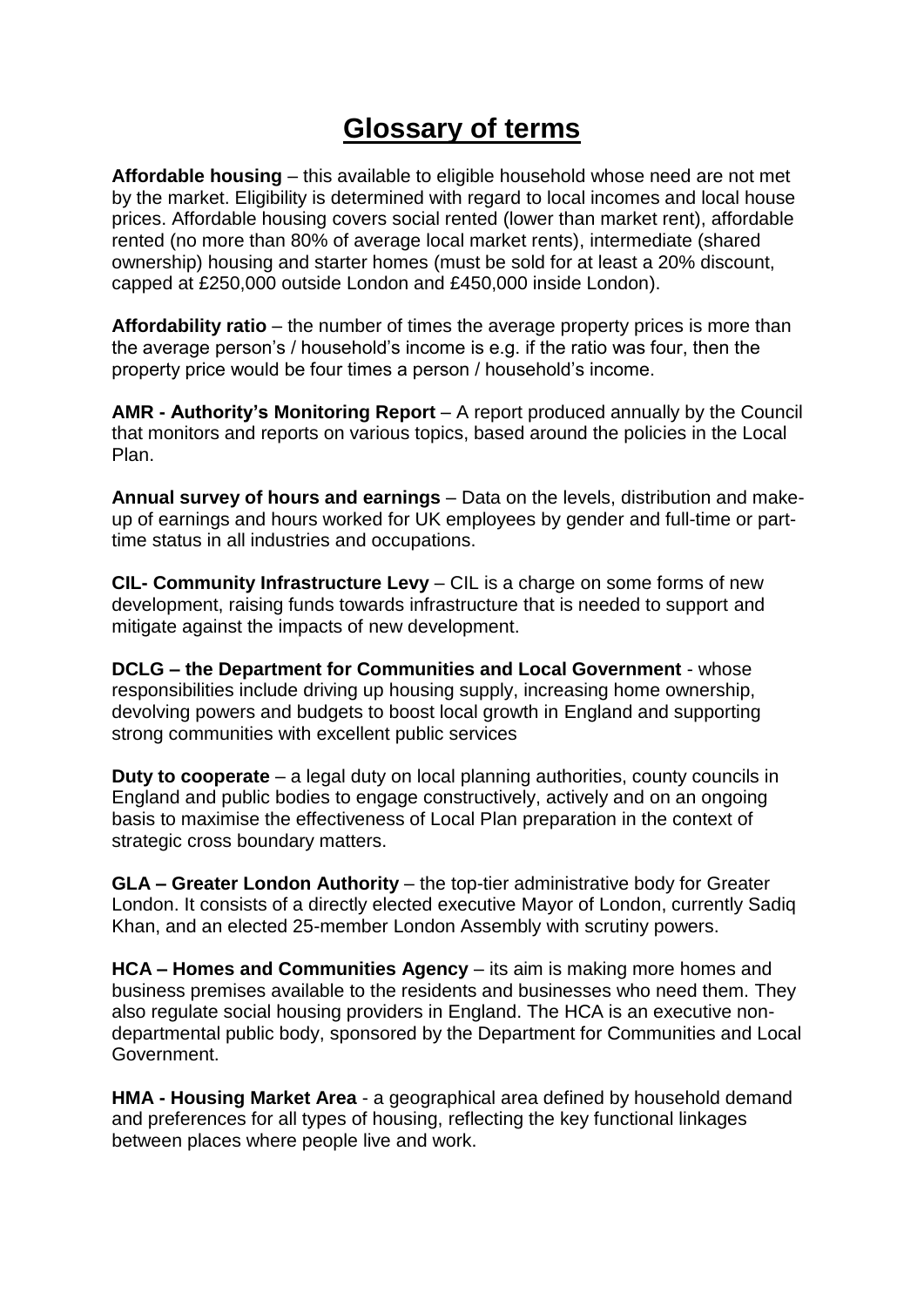**Housing associations** – private, non-profit making organisations that provide lowcost 'social housing' for people in need of a home. Any trading surplus is used to maintain existing housing and to help finance new homes.

**Housing Delivery Test** – A new test proposed to be introduced by the Government (in the Housing White Paper – see below) that will determine whether Councils are delivering enough houses against local assessments of housing need.

**Housing White Paper** – published on 7 February 2017, this document sets out the government's plans to reform the housing market and boost the supply of new homes in England.

**LPA – Local Planning Authority** – the local authority or council that is empowered by law to exercise statutory town planning functions for a particular area of the UK.

**Median** (in relation to incomes, houses prices etc.) – amount that divides the income / house price etc. distribution into two equal groups, half having income / prices etc. above that amount, and half having income / prices etc. below that amount.

**Neighbourhood Development Plan** – A plan drawn up by a parish council or neighbourhood forum (see below). The Neighbourhood Plan (when adopted) becomes part of the Local Plan for the area and the policies contained within them are then used in the determination of planning applications.

**Neighbourhood forum** – a body that organises the production of a neighbourhood plan in an area where there is not a parish council.

**NPPF – National Planning Policy Framework** - sets out government's planning policies for England and how these are expected to be applied.

**OAHN – Objectively Assessed Housing Need** – The calculation of how many houses may be needed in an area.

**ONS – Office of National Statistics** - The UK's largest independent producer of official statistics and the recognised national statistical institute of the UK.

**Planning Inspectorate** – deals with planning appeals, national infrastructure planning applications, examinations of local plans and other planning-related and specialist casework in England and Wales.

**PPG – Planning Practice Guidance** – this provides additional guidance to support the implementation of Government polices set out in the NPPF.

**Regulation 18** – Regulation 18 of the Town and Country Planning (Local Planning) (England) Regulations 2012. Under this regulation LPAs present the initial issues and options that need to be taken into consideration as part of preparing a Local Plan.

**Regulation 19** – Regulation 19 of the Town and Country Planning (Local Planning) (England) Regulations 2012. Regulation 19 is the second stage of the consultation